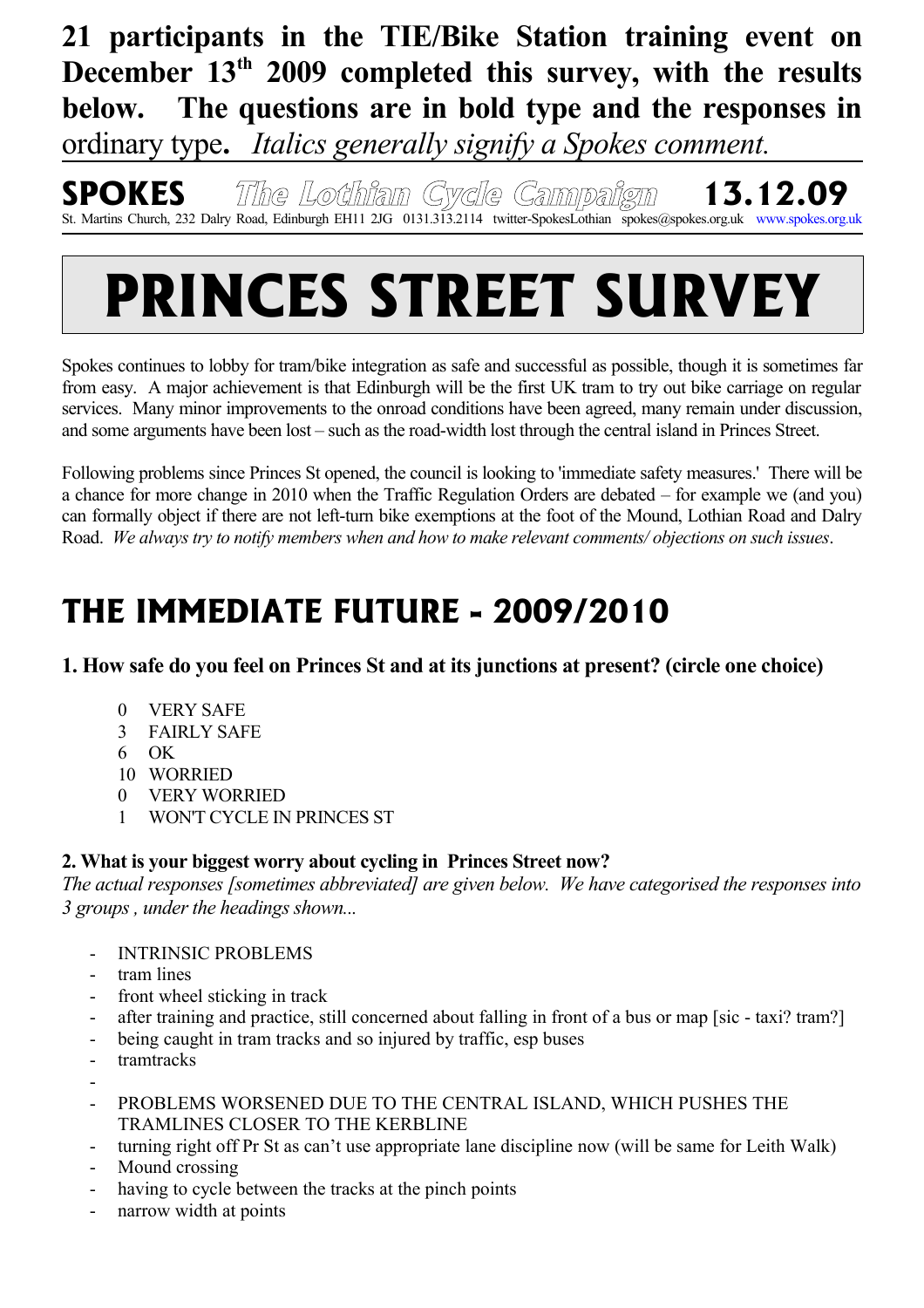- DRIVER INATTENTION TO THE ABOVE CYCLIST/TRAMLINE PROBLEMS
- being pushed out (into tramlines) by traffic pulling away from kerb *[Spokes note this appeared to be the cause of the recent crash in which the cyclist sustained a broken foot]*
- buses, esp First Buses
- driver understanding
- volume of traffic
- competing with buses and taxis
- lack of consideration for cyclists / lack of space
- motorists, taxis turning, buses pulling out
- it's actually other vehicles and their awareness of the difficulties cyclists face in crossing the tracks
- always has been the buses!

- *Note – despite the wording of the question, some responses referred to future problems...*

- having to deal with trams as well as buses and taxis
- getting squashed between bus and tram
- speed of vehicles when re-opened

## **3. Do you have any comments and/or practical solutions for the difficulties below?**

#### **a. Cycling from Hanover Street to Mound**

- going south, keep to the centre of the road and head for the corner
- dedicated bike lane, or underpass? (too late)
- clearly marked provision for cyclists
- remove 'dismount' signs
- difficult to take a good line

#### **b. Cycling west past the National Gallery and then the cobbled area**

- cobbles not recommended
- cobbles need to be even more aware
- lay a safe uncobbled ribbon through for cyclists
- beware of pinch point
- cobbles not good
- cycle path?

#### **c. Cycling from Princes St into Shandwick Place**

– concerns about how much room there will be between tram lines and pavement, could be very unsafe

- clearly marked provision for cyclists
- clear cycle route / path across junction

#### **d. Westbound, turning right from Princes St into St Andrews Square**

– have to stay in the left lane till the last minute, then dash across traffic – quite wrong! (also Frederick St)

- clearly marked provision for cyclists
- hopefully will get the option of a 'clean' turn
- same as all crossing, correct angle needed
- arrows / signage

#### **e. Eastbound, turning right from Princes St into Waverley Bridge**

- have to stay in the left lane till the last minute, then dash across traffic quite wrong!
- clearly marked provision for cyclists
- arrows / signage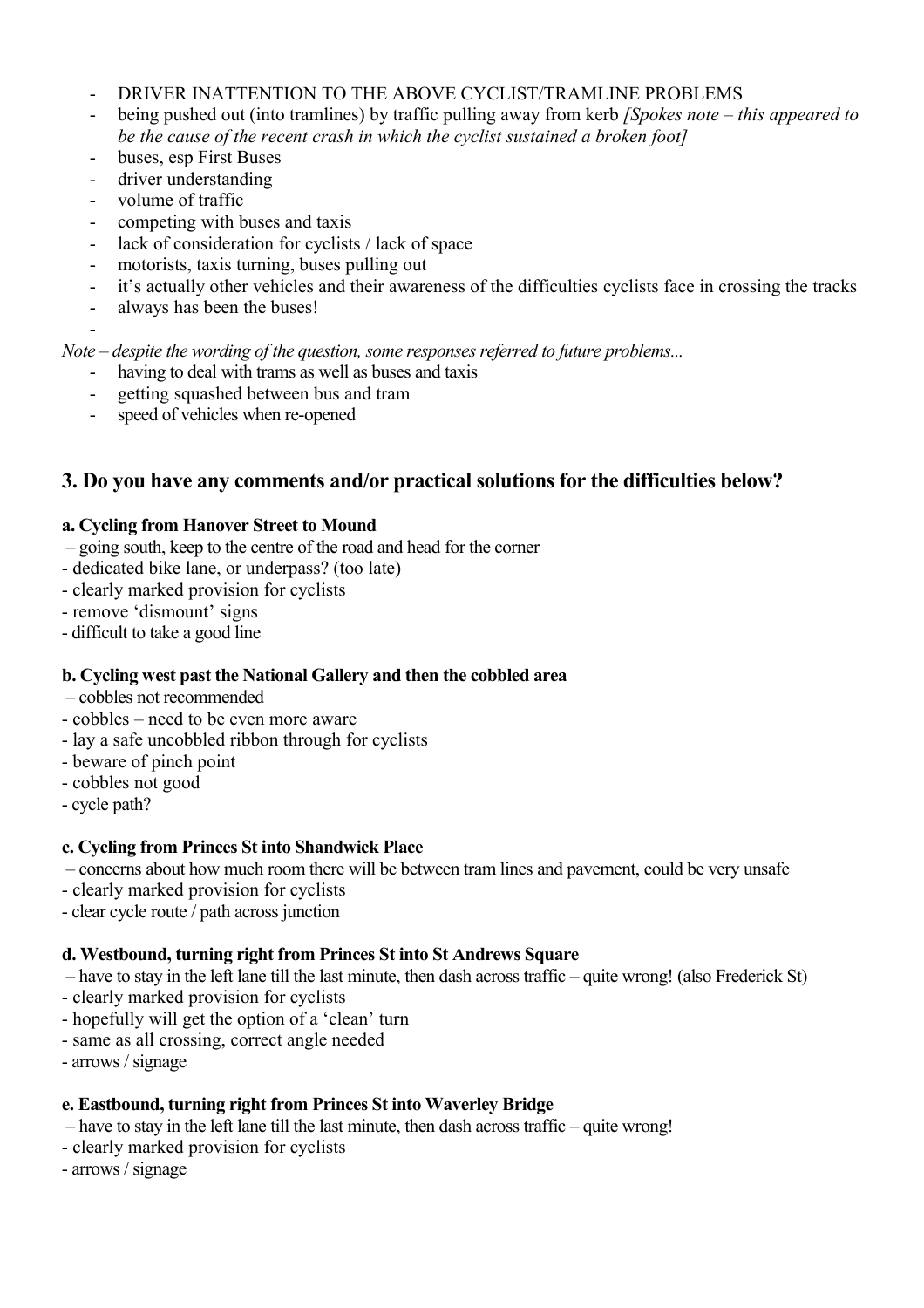#### **f. Passing buses at bus stops**

- might be OK, provided no one crosses in front of a bus or bus is about to pull out
- concerned if have enough time to pass them
- more training for drivers, and cyclists
- wait behind them, esp if there are tramlines outside them
- do it quickly
- better cycle awareness training for drivers
- beware of tramlines, concerned if buses and trams behind me but needing to manoeuvre over tracks
- bus overtaking with little margin as it pulled away

#### **4. Any other comments on the present situation for cycling in Princes Street??**

- expensive white elephant
- tarmac broken up
- can't lanes be marked and coloured?
- lower speed limit on PS
- need ASLs at lights
- need training for bus and taxi drivers as cyclists, and pedestrians, will behave differently
- how about training for taxi drivers (as has been done for drivers of Lothian Buses)
- remove central reservation
- add cycle lane on Princes St Gardens
- very disappointed that inevitable problems in PS not balanced by improvements elsewhere
- signage for all users of the road would be good
- needs better signing to keep cars and vans out
- be good to have a dedicated cycleway on PS
- will happily avoid it
- I would be concerned about crossing the tram lines

# **THE LONG TERM FUTURE - 2012 and beyond**

## **5. The council has said they will be consulting early in 2010 on the future of Princes Street once trams are operational (in 2012). The options below are expected to be included in the consultation.**

 **A**. European-style 2-way bike route on one side of the tram, with no buses in Princes Street.

 **B**. European-style 2-way bike route on one side of the tram, with buses one-way on the other side, and buses the other way in George Street.

 **C**. Leave Princes Street as it is now, with buses both sides and no special cycle facilities.

 **D**. Leave Princes Street as it is now, with buses both sides and no special cycle facilities, but a cycle route in George Street (some cars and buses would stay in George Street).

#### *Please enter your order of preference for A,B,C,D below...*

| 1st choice |  |  |
|------------|--|--|
| 2nd choice |  |  |
| 3rd choice |  |  |

*Comment: clearly A and B are the overwhelming preferences, with a significant preference for A over B*